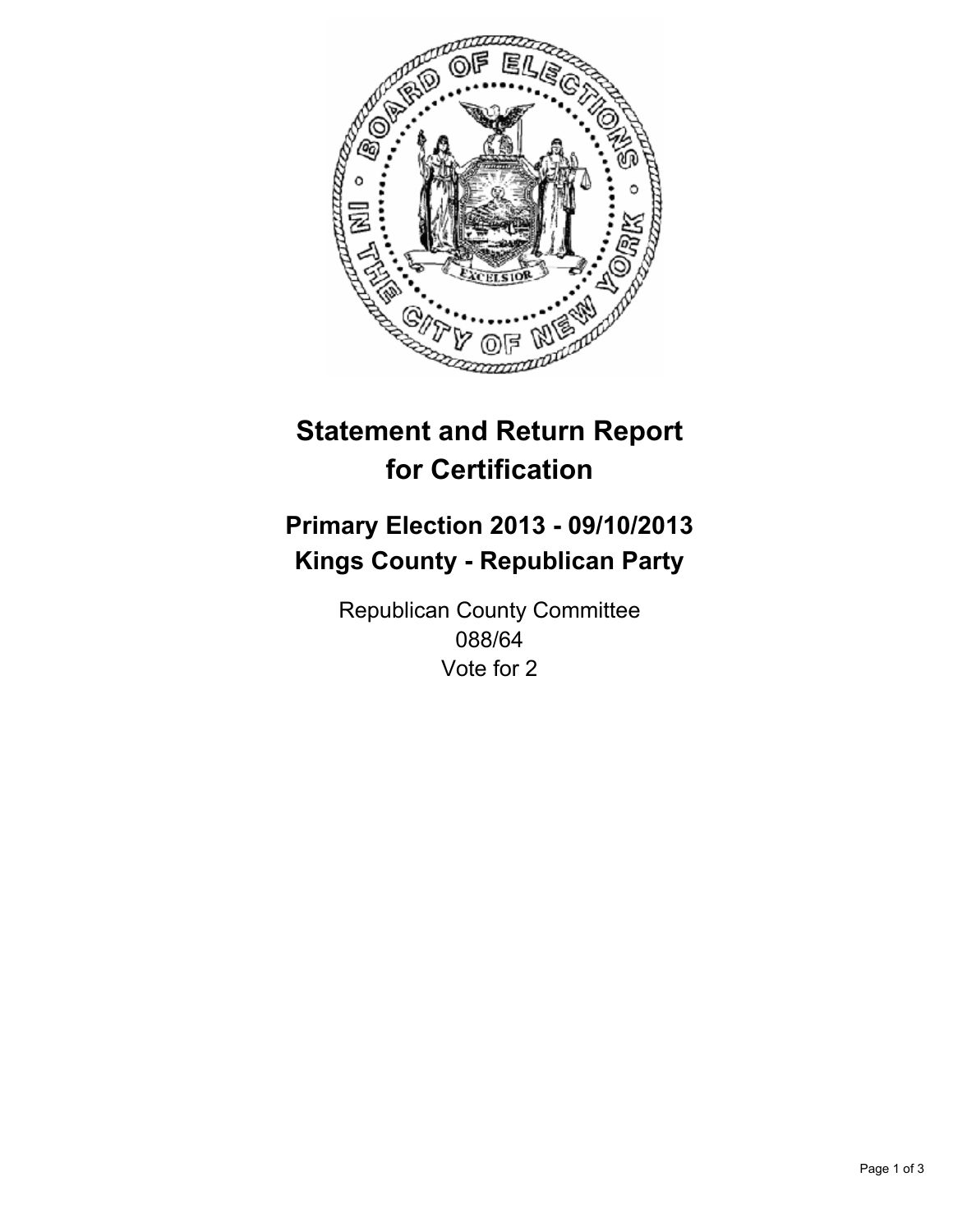

## **Assembly District 64**

| <b>EMERGENCY</b>         | 0  |
|--------------------------|----|
| ABSENTEE/MILITARY        | 3  |
| <b>FEDERAL</b>           | 0  |
| SPECIAL PRESIDENTIAL     | 0  |
| <b>AFFIDAVIT</b>         | 2  |
| THOMAS C. O'CONNOR       | 26 |
| <b>FRANCIS J. DEVITO</b> | 24 |
| DAVID R. HAUCK           | 4  |
| <b>Total Votes</b>       | 54 |